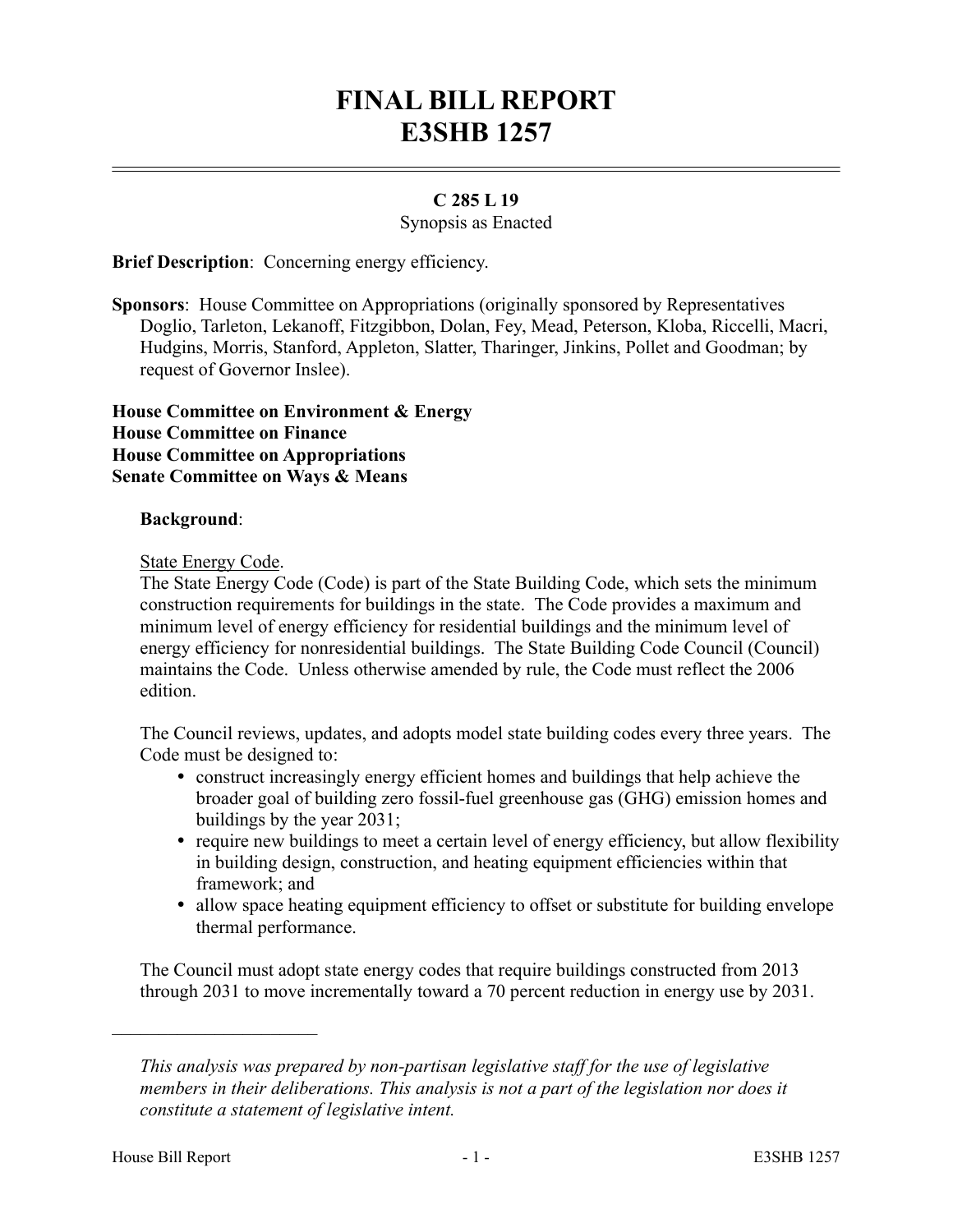The Code must consider regional climatic conditions. The Council may amend the Code by rule if the amendments increase energy efficiency in the affected buildings.

## Building Requirements for Electric Vehicle Infrastructure.

The Council must adopt rules for electric vehicle infrastructure requirements. Rules adopted by the Council must consider applicable national and international standards.

## Energy Benchmarking Requirements.

An electric or gas utility that serves more than 25,000 customers in the state must maintain records of the energy consumption data of all nonresidential and certain public agency buildings to which the utility provides service. This data must be maintained in a format that is compatible with the United States Environmental Protection Agency's Energy Star Portfolio Manager, which is an Internet-based program that allows users to track their energy consumption data and to benchmark the energy use of their buildings against comparable buildings.

# Department of Commerce.

The Department of Commerce must develop and implement a strategic plan for enhancing energy efficiency in and reducing GHG emissions from homes, buildings, districts, and neighborhoods. The strategic plan must be used to help direct the Code in achieving the goal of building zero fossil-fuel GHG emission homes and buildings by the year 2031. The strategic plan must identify barriers to achieving net zero energy use in homes and buildings and identify how to overcome these barriers in future Code updates and through complementary policies.

# Utilities and Transportation Commission.

The Utilities and Transportation Commission (UTC) regulates the rates, services, and practices of investor-owned utilities and transportation companies, including electrical companies, natural gas companies, and telecommunications companies. The UTC is required to ensure that rates charged by these companies are "fair, just, reasonable, and sufficient."

# **Summary**:

# Building Requirements for Electric Vehicle Infrastructure.

The State Building Code Council (Council) must develop rules for electric vehicle infrastructure that require electric vehicle charging capability at all new buildings that provide on-site parking. Where parking is provided, the greater of one parking space or 10 percent of parking spaces, rounded to the next whole number, must be provided with wiring or raceway size to accommodate 208/240 V 40-amp or equivalent electric vehicle charging. Electrical rooms serving buildings with on-site parking must be sized to accommodate the potential for electrical equipment and distribution required to serve a minimum of 20 percent of the total parking spaces with 208/240 V 40-amp or equivalent electric vehicle charging. Load management infrastructure may be used to adjust the size and capacity of the required building electric service equipment and circuits on the customer facilities, as well as electric utility owned infrastructure, as allowed by applicable local and national electrical code. For accessible parking spaces, the greater of one parking space or 10 percent of accessible parking spaces, rounded to the next whole number, must be provided with electric vehicle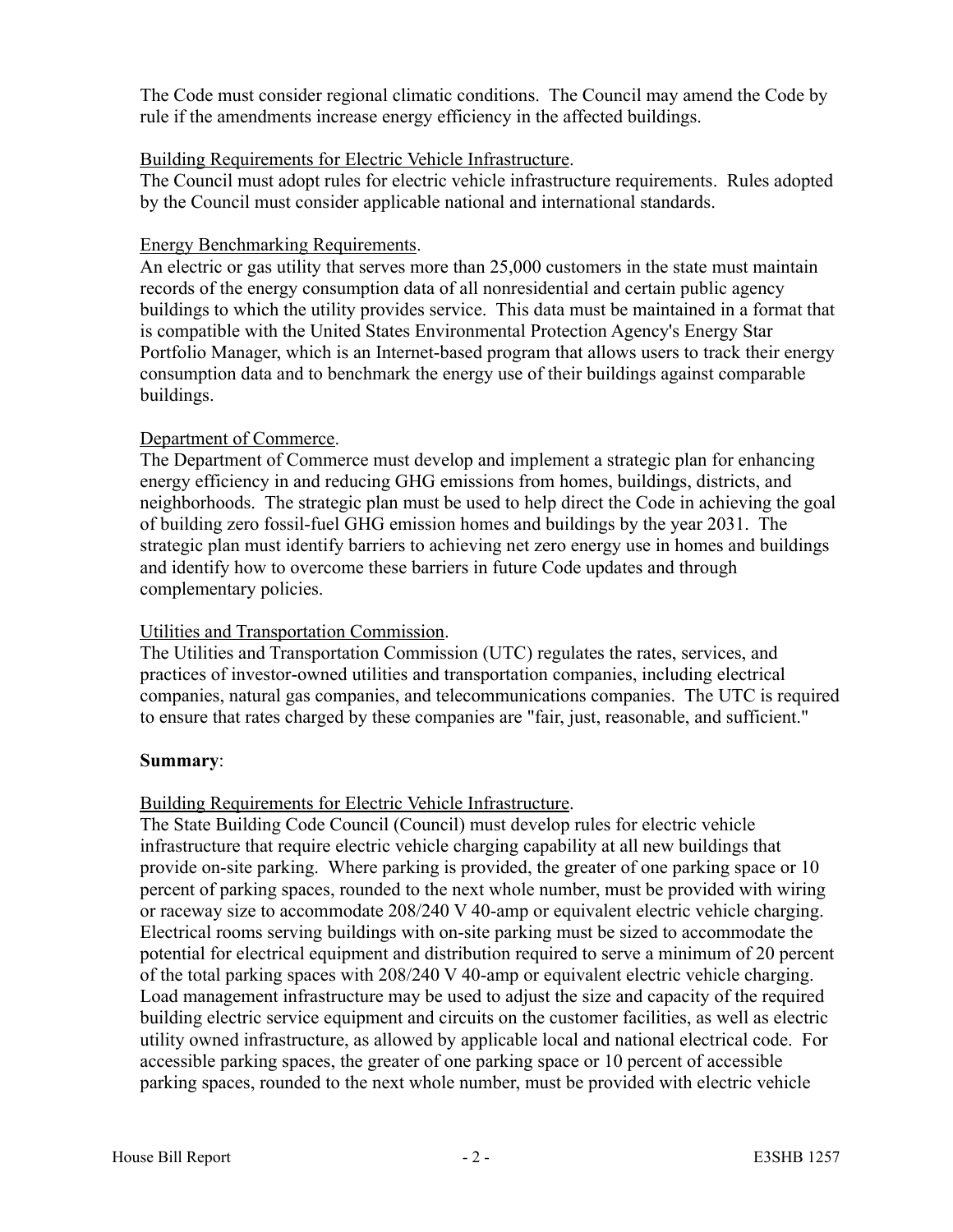charging infrastructure that may also serve adjacent parking spaces not designated as accessible parking.

For occupancies classified as assembly, education, or mercantile, the requirements for electric vehicle charging capability apply only to employee parking spaces. The requirements do not apply to occupancies classified as residential R-3, utility, or miscellaneous.

Rules regarding electric vehicle infrastructure must be implemented by July 1, 2021.

## State Energy Performance Standard.

By November 1, 2020, the Department of Commerce (Department) must establish by rule a State Energy Performance Standard (Standard) for covered commercial buildings. "Covered commercial building" means a building where the sum of nonresidential, hotel, motel, and dormitory floor areas exceeds 50,000 gross square feet, excluding the parking garage area. The Department must provide the owners of covered buildings with notification of compliance requirements no later than July 1, 2021.

In developing the Standard, the Department must seek to maximize reductions in greenhouse gas (GHG) emissions from the building sector. The Standard must include energy use intensity targets by building type and methods of conditional compliance that include an energy management plan, operations and maintenance program, energy efficiency audits, and investments in energy efficiency measures designed to meet the targets. The Department must update the Standard by July 1, 2029, and every five years thereafter. Prior to the adoption or update of the Standard, the Department must identify the sources of information it relied upon, including peer-reviewed science.

A building owner of a covered commercial building must meet the following compliance schedule:

- June 1, 2026, for a building with more than 220,000 gross square feet;
- June 1, 2027, for a building with more than 90,000 gross square feet but less than 220,001 gross square feet; and
- June 1, 2028, for a building with more than 50,000 gross square feet but less than 90,001 gross square feet.

A covered commercial building is exempt from the Standard if it meets at least one of several listed criteria, including:

- the building did not have a certificate of occupancy or temporary certificate of occupancy for all 12 months of the calendar year prior to the building owner compliance schedule;
- the building is an agricultural structure; or
- the primary use of the building is manufacturing or other industrial purposes.

The Department may impose an administrative penalty upon a building owner for failing to submit documentation demonstrating compliance with the requirements of the Standard. The penalty may not exceed \$5,000 plus an amount based on the duration of any continuing violation. The additional amount for a continuing violation may not exceed a daily amount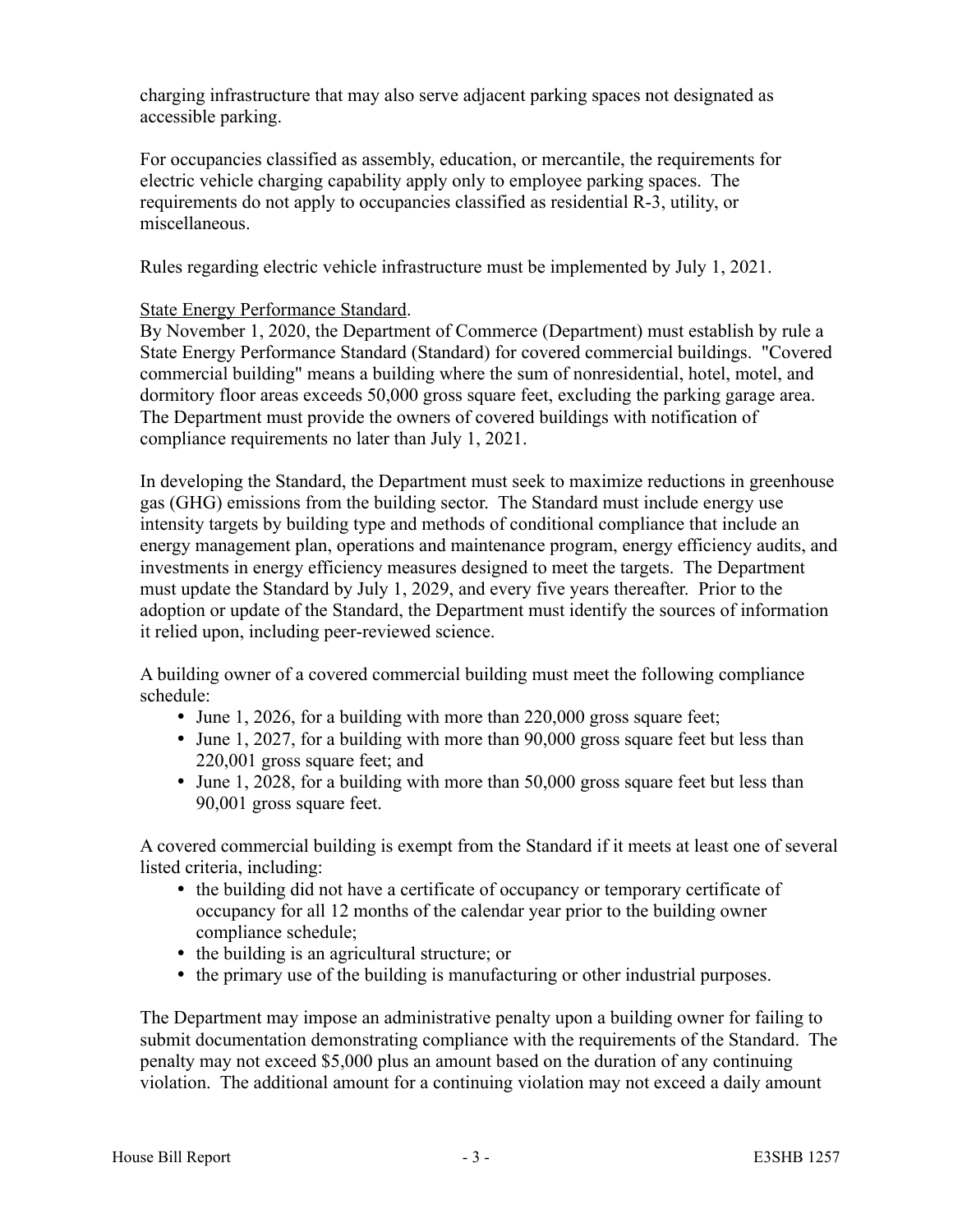equal to \$1 per year per gross square foot of floor area. The Department may by rule adjust the maximum penalty rates for inflation.

When requested to do so by the building owner or the building owner's agent, the Department must reply and cite the section of law, code, or standard in a notice of violation for noncompliance with the requirements of the Standard.

By January 15, 2022, and each year thereafter through 2029, the Department must submit a report to the Governor and the appropriate committees of the Legislature on the implementation of the Standard.

State Energy Performance Standard Early Adoption Incentive Program. The Department must establish a State Energy Performance Standard Early Adoption Incentive Program (Incentive Program).

An eligible building owner may submit an application to the Department for an incentive payment in a form and manner prescribed by the Department. The application must be submitted in accordance with the following schedule:

- beginning July 1, 2021, through June 1, 2025, for a building with more than 220,000 gross square feet;
- beginning July 1, 2021, through June 1, 2026, for a building with more than 90,000 gross square feet but less than 220,001 gross square feet; and
- beginning July 1, 2021, through June 1, 2027, for a building with more than 50,000 gross square feet but less than 90,001 gross square feet.

An eligible building owner that demonstrates early compliance with the applicable energy use intensity target under the Standard may receive a base incentive payment of \$0.85 per square foot of floor area, excluding parking, unconditioned, or semi-conditioned spaces.

The Department may not issue a certification for an incentive application to an eligible building owner if doing so is likely to result in total incentive payments in excess of \$75 million.

Each qualifying utility must administer incentive payments for the Incentive Program. Any thermal energy company, electric utility, or gas company not otherwise required to administer incentive payments may voluntarily participate by providing notice to the Department in a form and manner prescribed by the Department.

Upon receiving notification from the Department that a building owner has qualified for an incentive payment, each entity that administers incentive payments must make incentive payments to its customers who are eligible building owners of covered commercial buildings or multifamily residential buildings who qualify for the Incentive Program. When a building is served by more than one entity administering incentive payments, incentive payments must be proportional to the energy use intensity reduction of the participating entities' fuel.

A light and power business or a gas distribution business that participates in the Incentive Program is allowed a credit against its public utility tax (PUT) obligation in an amount equal to: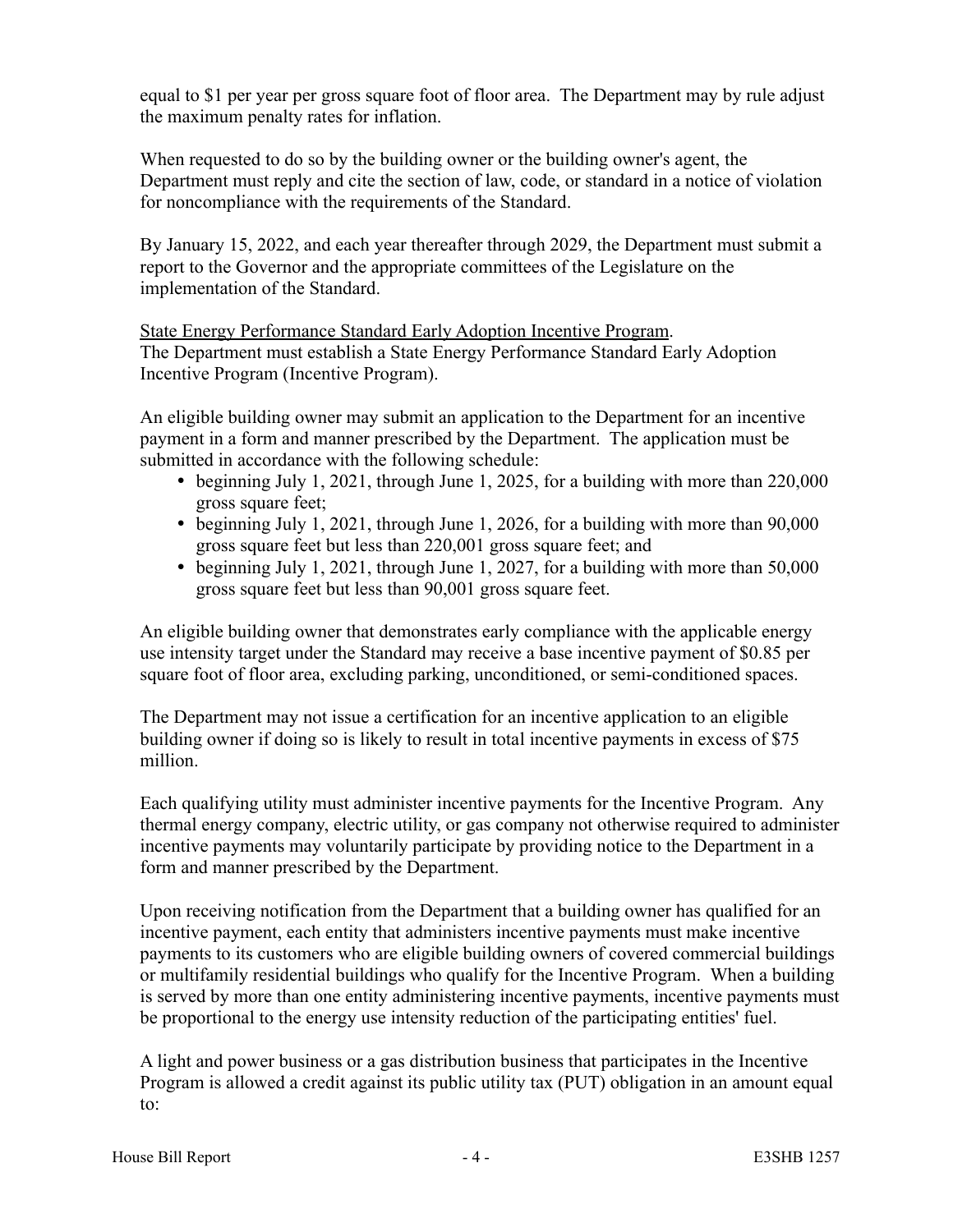- incentive payments made in any calendar year in accordance with the Incentive Program; and
- documented administrative costs not to exceed 5 percent of the incentive payments.

The PUT credit expires June 30, 2032.

If a review by the Joint Legislative Audit and Review Committee finds that measurable energy savings has increased in covered commercial buildings for which building owners are receiving an incentive payment from a qualifying utility, then the Legislature intends to extend the expiration date of the PUT credit.

## Energy Benchmarking Requirements.

An electric or gas utility that is not a qualifying utility must either offer the upload service to the United States Environmental Protection Agency's Energy Star Portfolio Manager (Portfolio Manager) or provide customers who are building owners of covered commercial buildings with consumption data in an electronic document formatted for direct upload to the Portfolio Manager. Within 60 days of receiving a written or electronic request and authorization of a building owner, the utility must provide the building owner with monthly energy consumption data as required to benchmark the specified building.

For any covered commercial building with three or more tenants, an electric or gas utility that is not a qualifying utility must, upon request of the building owner, provide the building owner with aggregated monthly energy consumption data without requiring prior consent from tenants.

Electric and gas utilities must ensure that all data provided in compliance with energy benchmarking requirements does not contain personally identifiable information or customer-specific billing information about tenants of a covered commercial building.

## Natural Gas Conservation Standard and Renewable Natural Gas Programs.

Each gas company must identify and acquire all conservation measures that are available and cost-effective. Each company must establish an acquisition target every two years and must demonstrate that the target will result in the acquisition of all resources identified as available and cost-effective. The cost-effectiveness analysis must include the societal costs of GHG emissions. The targets must be based on a conservation potential assessment prepared by an independent third party and approved by the Utilities and Transportation Commission (UTC). Conservation targets must be approved by order of the UTC. The initial conservation target must take effect by 2022.

A gas company may propose a renewable natural gas program under which the company would supply renewable natural gas for a portion of the natural gas sold or delivered to its retail customers. The renewable natural gas program is subject to review and approval by the UTC. The customer charge for a renewable natural gas program may not exceed 5 percent of the amount charged to retail customers for natural gas. The environmental attributes of renewable natural gas must be retired using procedures established by the UTC and may not be used for any other purpose. The UTC must approve procedures for banking and transfer of environmental attributes.